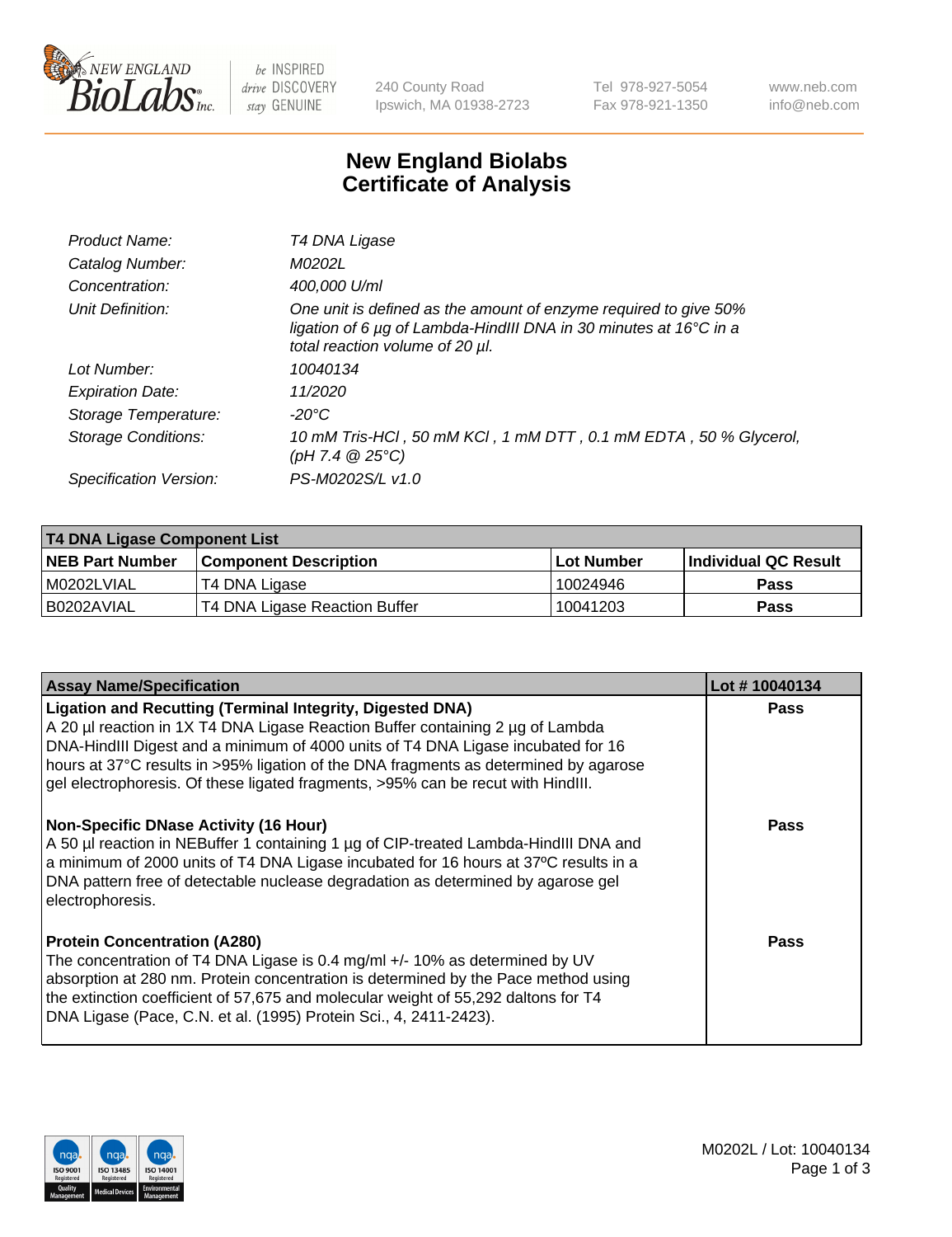

be INSPIRED drive DISCOVERY stay GENUINE

240 County Road Ipswich, MA 01938-2723 Tel 978-927-5054 Fax 978-921-1350

www.neb.com info@neb.com

| <b>Assay Name/Specification</b>                                                                                                                                                                                                                                                                                                                                                                             | Lot #10040134 |
|-------------------------------------------------------------------------------------------------------------------------------------------------------------------------------------------------------------------------------------------------------------------------------------------------------------------------------------------------------------------------------------------------------------|---------------|
| <b>Protein Purity Assay (SDS-PAGE)</b><br>T4 DNA Ligase is ≥ 95% pure as determined by SDS-PAGE analysis using Coomassie Blue<br>detection.                                                                                                                                                                                                                                                                 | Pass          |
| qPCR DNA Contamination (E. coli Genomic)<br>A minimum of 2000 units of T4 DNA Ligase is screened for the presence of E. coli<br>genomic DNA using SYBR® Green qPCR with primers specific for the E. coli 16S rRNA<br>locus. Results are quantified using a standard curve generated from purified E. coli<br>genomic DNA. The measured level of E. coli genomic DNA contamination is ≤ 1 E. coli<br>genome. | Pass          |
| <b>RNase Activity (Extended Digestion)</b><br>A 10 µl reaction in NEBuffer 4 containing 40 ng of a 300 base single-stranded RNA<br>and a minimum of 1 µl of T4 DNA Ligase is incubated at 37°C. After incubation for 16<br>hours, >90% of the substrate RNA remains intact as determined by gel electrophoresis<br>using fluorescent detection.                                                             | <b>Pass</b>   |
| <b>Single Stranded DNase Activity (FAM-Labeled Oligo)</b><br>A 50 µl reaction in CutSmart® Buffer containing a 20 nM solution of a fluorescent<br>internal labeled oligonucleotide and a minimum of 10,000 units of T4 DNA Ligase<br>incubated for 16 hours at 37°C yields <5% degradation as determined by capillary<br>electrophoresis.                                                                   | Pass          |
| <b>DNase Activity (Labeled Oligo, 3' extension)</b><br>A 50 µl reaction in CutSmart® Buffer containing a 20 nM solution of a fluorescent<br>labeled double-stranded oligonucleotide containing a 3' extension and a minimum of<br>10,000 units of T4 DNA Ligase incubated for 16 hours at 37°C yields <5% degradation<br>as determined by capillary electrophoresis.                                        | Pass          |
| <b>DNase Activity (Labeled Oligo, 5' extension)</b><br>A 50 µl reaction in CutSmart® Buffer containing a 20 nM solution of a fluorescent<br>labeled double-stranded oligonucleotide containing a 5' extension and a minimum of<br>10,000 units of T4 DNA Ligase incubated for 16 hours at 37°C yields <5% degradation<br>as determined by capillary electrophoresis.                                        | <b>Pass</b>   |
| Double Stranded DNase Activity (Labeled Oligo)<br>A 50 µl reaction in CutSmart® Buffer containing a 20 nM solution of a fluorescent<br>labeled double-stranded oligonucleotide containing a blunt end and a minimum of<br>10,000 units of T4 DNA Ligase incubated for 16 hours at 37°C yields <5% degradation<br>as determined by capillary electrophoresis.                                                | Pass          |
| <b>Endonuclease Activity (Nicking)</b><br>A 50 µl reaction in NEBuffer 1 containing 1 µg of supercoiled PhiX174 DNA and a                                                                                                                                                                                                                                                                                   | Pass          |